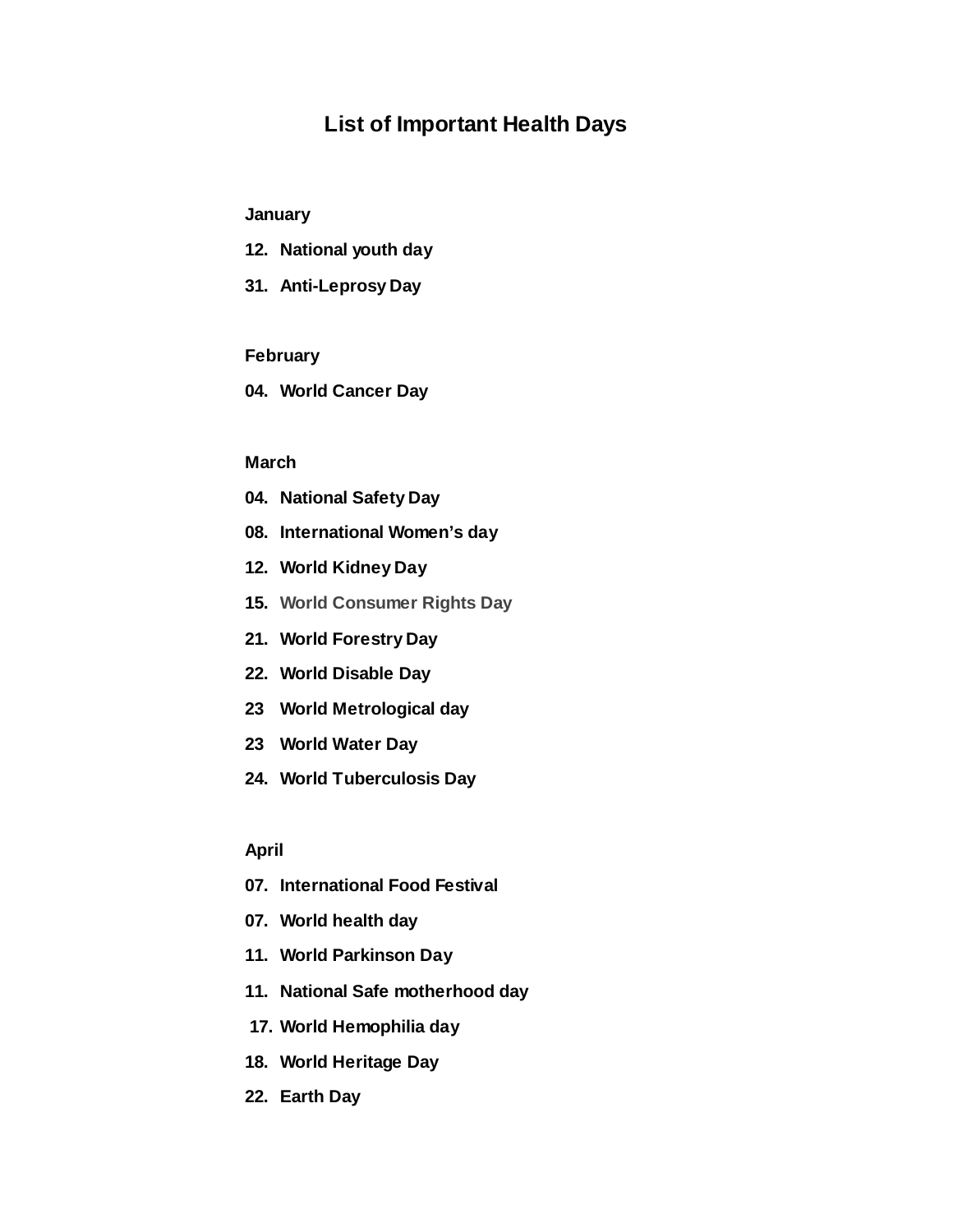# **May**

- **05. World Asthma Day**
- **08. World Thalassemia Day**
- **12. International Nurses Day**
- **19. World Hepatitis Day**
- **28. International Day of Action for Woman's Health**
- **31. Anti-tobacco day**

### **June**

- **05. World Environment Day**
- **14. World Blood Donor Day**
- **17. World Day to combat Desertification and Drought**
- **26. International Day against Drug abuse and Illegal Trafficking**

# **July**

- **01. Doctors Day**
- **11. World population day**

### **August**

- **01-07. World Breast Feeding Day**
- **12. International Youth Day**
- **15. Independence Day**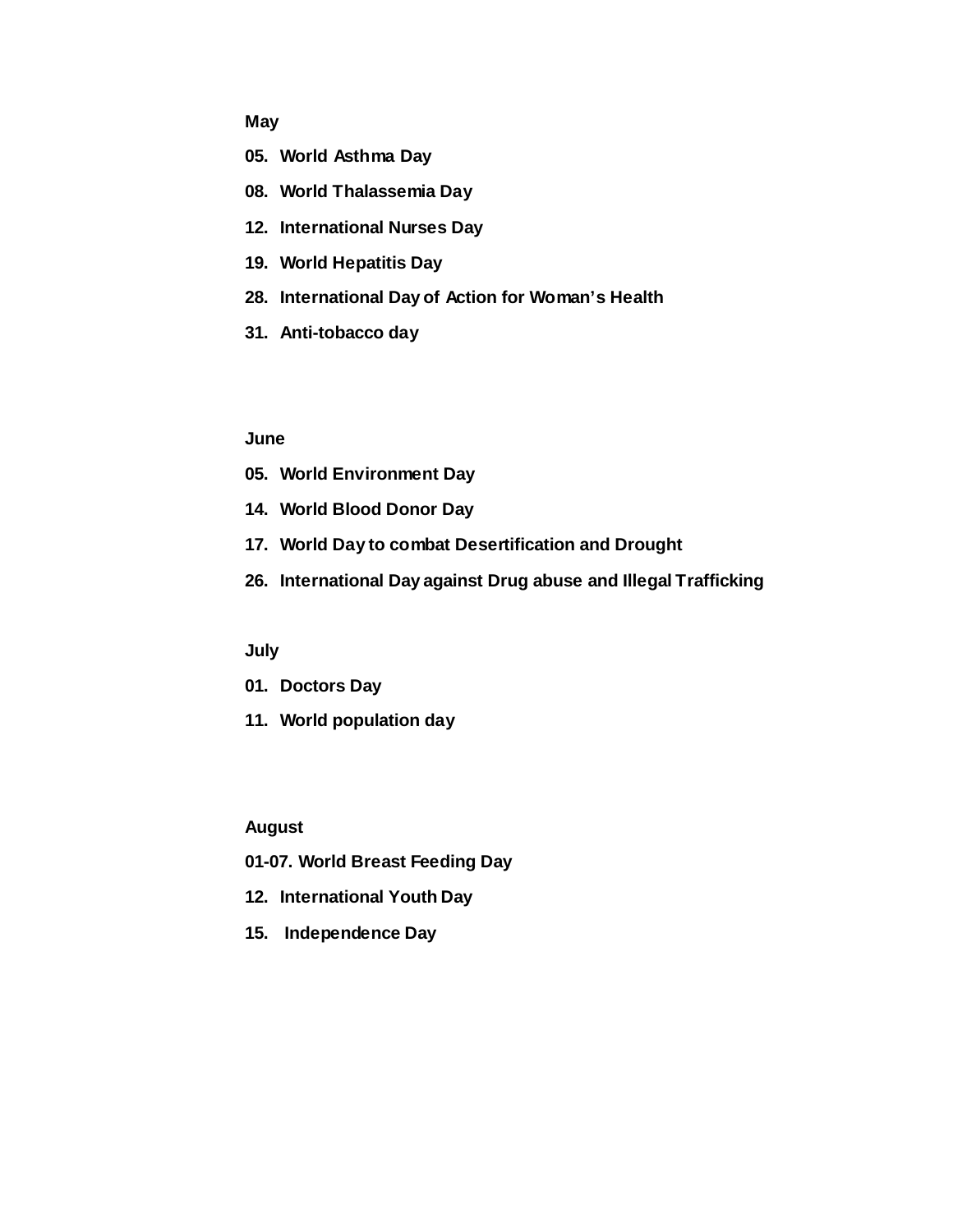### **September**

- **01-07.National Nutrition Week**
- **03. International Day of Peace**
- **04-11.World Pharmacy Week**
- **08 Literacy day**
- **16. World ozone day**
- **28. (Last Sunday of September) World Health Day**

### **October**

- **01 World Elderly Day**
- **01 World Habitat Day**
- **04 World Animal Welfare Day**
- **11. World Mental Health Day**
- **12. World Arthritis Day**
- **15-19.World Obesity Awareness Week**
- **16. World Anesthesia Day**
- **16 World food day**
- **17 International Day against Poverty**
- **20. World Malaria Day**
- **21. World Iodine Deficiency Disorder Day**
- **24. UN day**
- **31. Universal Children Day**

## **November**

- **10. World Immunization Day**
- **13. World Alzheimer Day**
- **14. Children's day**
- **25. International Day for the Elimination of Violence against Women**